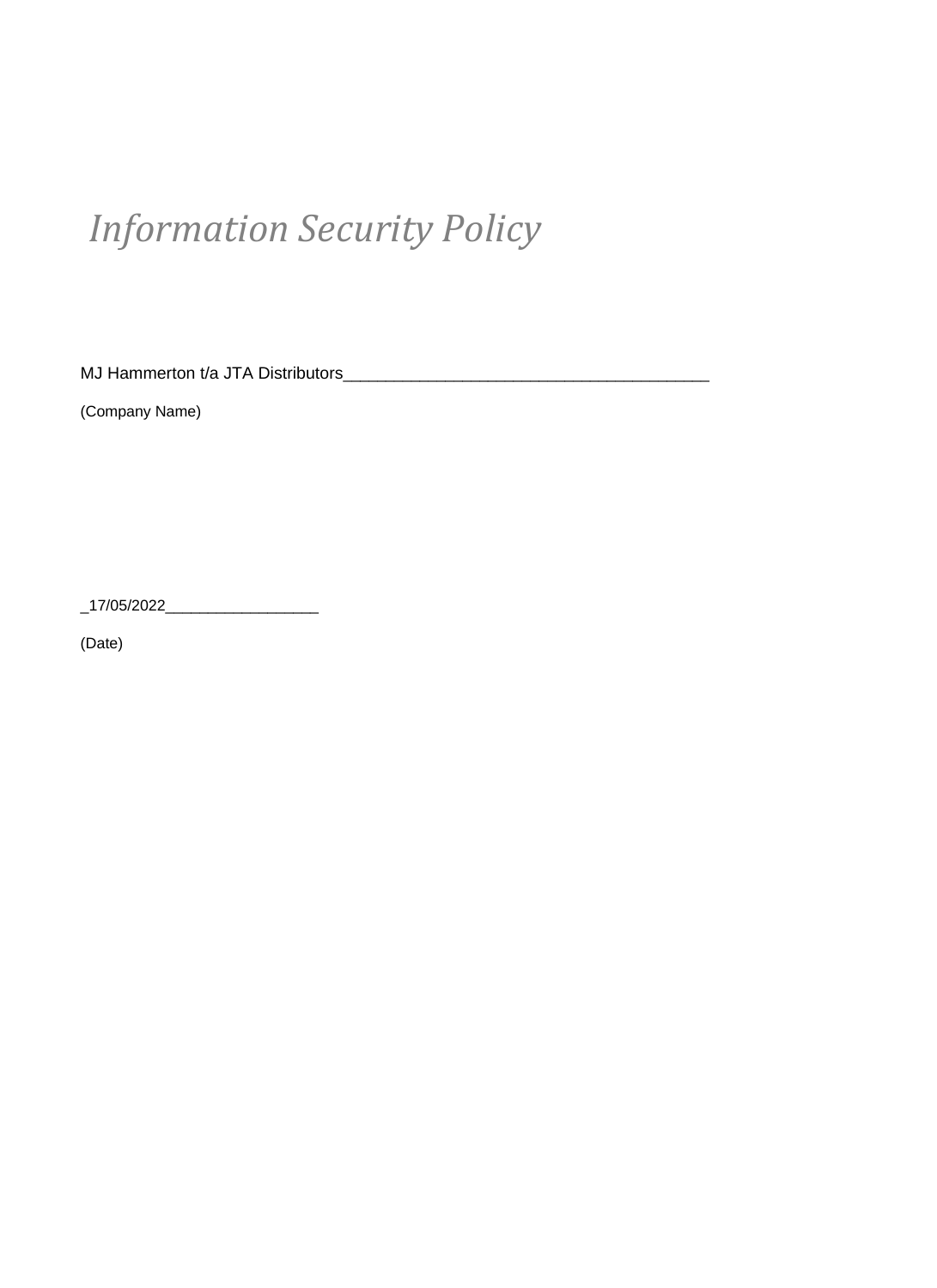## **Contents**

| 1.  |                                                                                                   |
|-----|---------------------------------------------------------------------------------------------------|
| 2.  |                                                                                                   |
| 3.  |                                                                                                   |
| 4.  |                                                                                                   |
| 5.  |                                                                                                   |
| 6.  |                                                                                                   |
| 7.  |                                                                                                   |
| 8.  |                                                                                                   |
| 9.  |                                                                                                   |
| 10. |                                                                                                   |
| 11. |                                                                                                   |
| 12. |                                                                                                   |
| 13. |                                                                                                   |
|     | Appendix A - Agreement to Comply Form - Agreement to Comply With Information Security Policies 16 |
|     |                                                                                                   |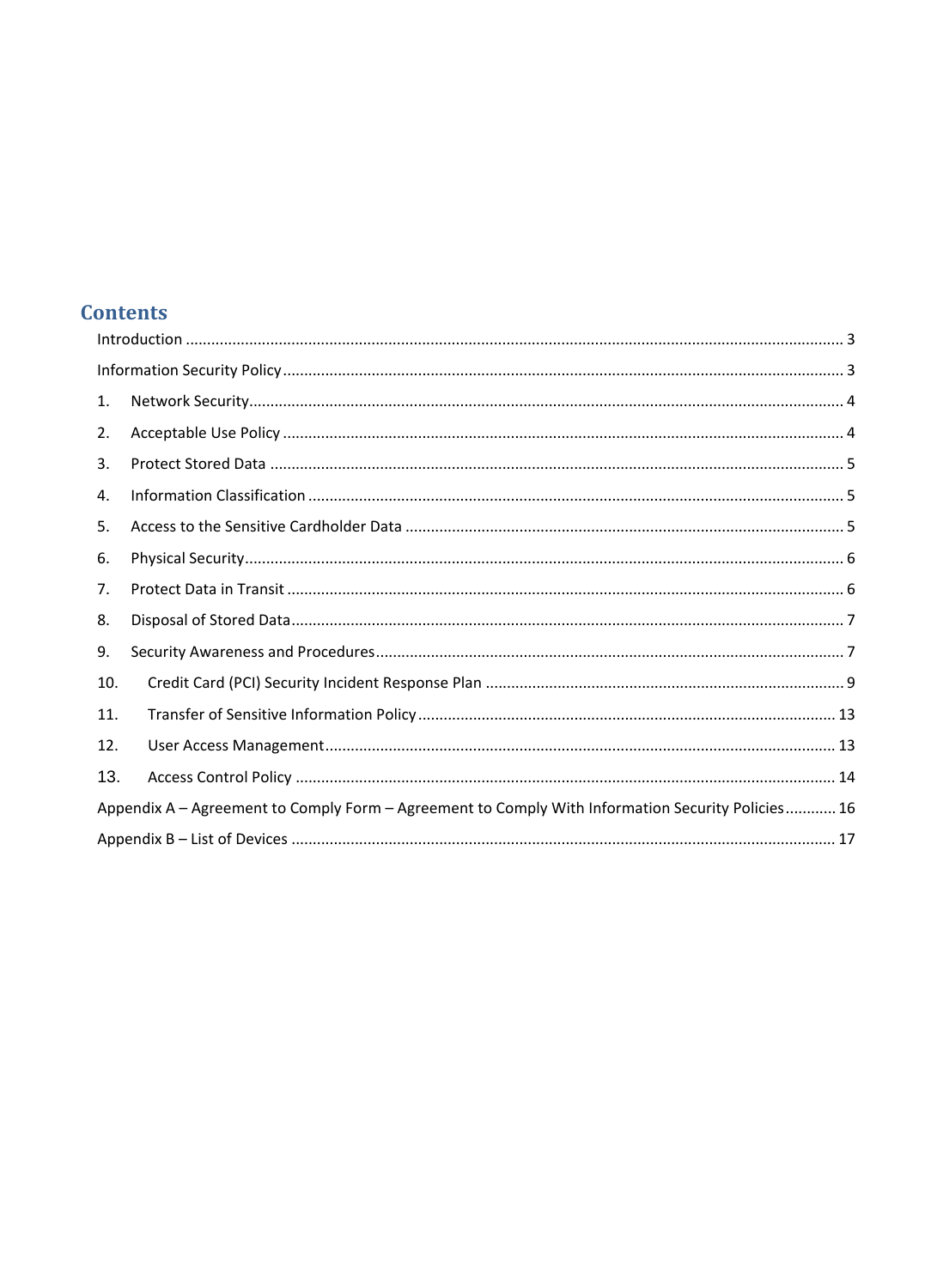#### <span id="page-2-0"></span>**Introduction**

This Policy document encompasses all aspects of security surrounding confidential company information and must be distributed to all company employees. All company employees must read this document in its entirety and sign the form confirming they have read and fully understand this policy. This document will be reviewed and updated by Management on an annual basis or when relevant to include newly developed security standards into the policy and re-distributedto all employees and contractors where applicable.

## <span id="page-2-1"></span>**Information Security Policy**

MJ Hammerton t/a JTA Distributorshandles sensitive cardholder information daily. Sensitive Information must have adequate safeguards in place to protect the cardholder data, cardholder privacy, and to ensure compliance with various regulations,along with guarding the future of the organisation.

MJ Hammerton t/a JTA Distributorscommits to respecting the privacy of all its customers and to protecting any customer data from outside parties. To this end management are committed to maintaining a secure environment in which to process cardholder information so that we can meet these promises.

Employees handling sensitive cardholder data should ensure:

- Handle Company and cardholder information in a manner that fits with their sensitivity and classification;
- Limit personal use of MJ Hammerton t/a JTA Distributors information and telecommunication systems and ensure it doesn't interfere with your job performance;
- MJ Hammerton  $t/a$  JTA Distributors reserves the right to monitor, access, review, audit, copy, store, or delete any electronic communications, equipment, systems and network traffic for any purpose;
- Do not use e-mail, internet and other Company resources to engage in any action that is offensive, threatening, discriminatory, defamatory, slanderous, pornographic, obscene, harassing or illegal;
- Do not disclose personnel information unless authorised;
- Protect sensitive cardholder information;
- Keep passwords and accounts secure;
- Request approval from management prior to establishing any new software or hardware, third party connections, etc.;
- Do not install unauthorised software or hardware, including modems and wireless access unless you have explicit management approval;
- Always leave desks clear of sensitive cardholder data and lock computer screens when unattended;
- Information security incidents must be reported, without delay, to the individual responsible for incident response locally – Please find out who this is.

We each have a responsibility for ensuring our company's systems and data are protected from unauthorised access and improper use. If you are unclear about any of the policies detailed herein you should seek advice and guidance from your line manager.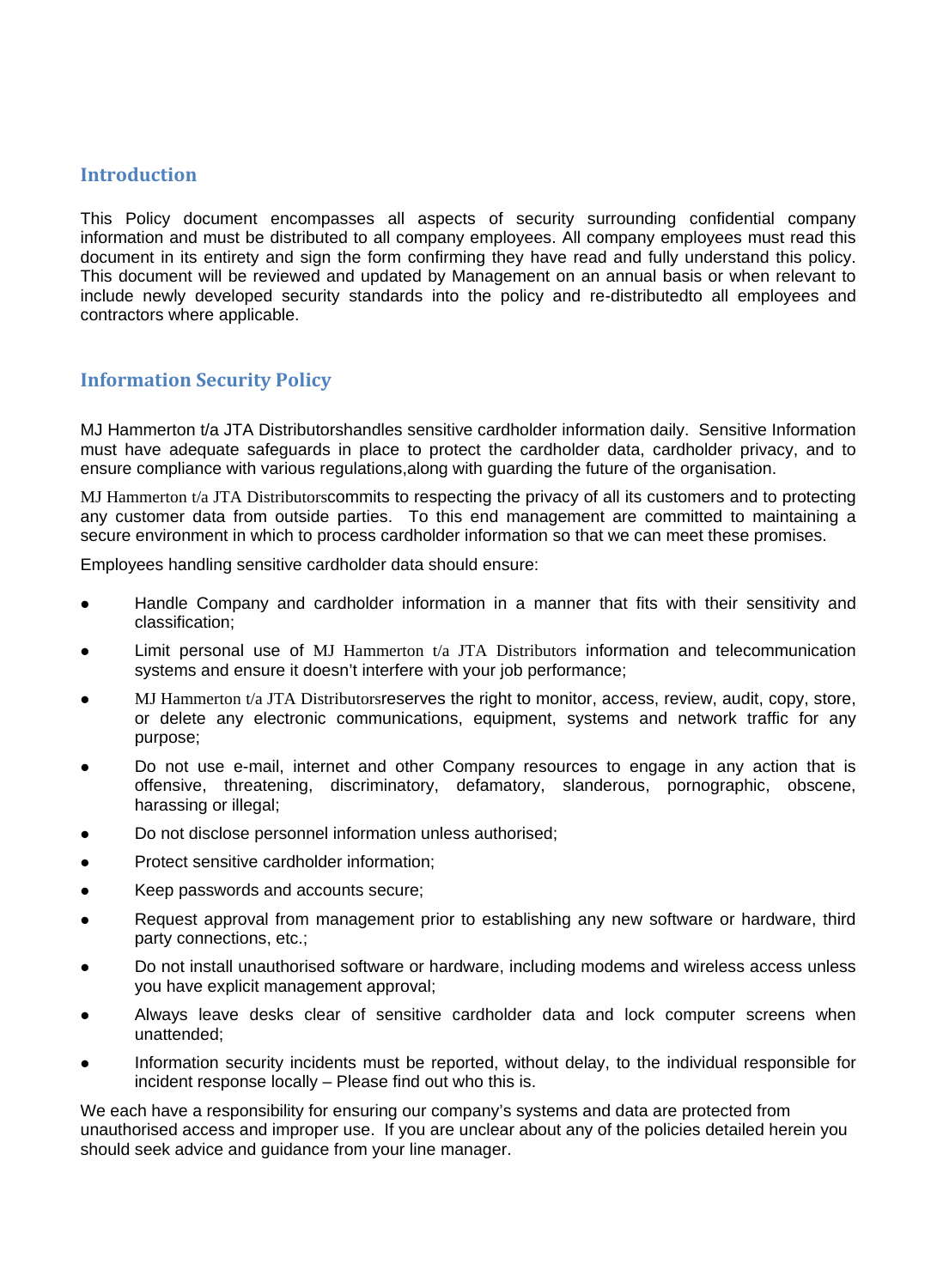## <span id="page-3-0"></span>**1. Network Security**

A high-level network diagram of the network is maintained and reviewed on a yearly basis. The network diagram provides a high level overview of the cardholder data environment (CDE), which at a minimum shows the connections in and out of the CDE.Critical system components within the CDE, such as POS devices, databases, web servers, etc., and any other necessary payment components, as applicable should also be illustrated.

In addition, ASV should be performed and completed by a PCI SSC Approved Scanning Vendor, where applicable. Evidence of these scans should be maintained for a period of 18 months.

## <span id="page-3-1"></span>**2. Acceptable Use Policy**

Management's intentions for publishing an Acceptable Use Policy are not to impose restrictions that are contrary to MJ Hammerton t/a JTA Distributorsestablished culture of openness, trust and integrity. Management is committed to protecting the employees, partners and the Company from illegal or damaging actions, either knowingly or unknowingly by individuals. MJ Hammerton t/a JTA Distributorswill maintain an approved list of technologies and devices and personnel with access to such devices as detailed in Appendix B.

- Employees are responsible for exercising good judgment regarding the reasonableness of personal use.
- Employees should take all necessary steps to prevent unauthorized access to confidential data which includes card holder data.
- Keep passwords secure and do not share accounts. Authorized users are responsible for the security of their passwords and accounts.
- All PCs, laptops and workstations should be secured with a password-protected screensaver with the automatic activation feature.
- All POS and PIN entry devices should be appropriately protected and secured so they cannot be tampered or altered.
- The List of Devices in Appendix B will be regularly updated when devices are modified, added or decommissioned. A stocktake of devices will be regularly performed and devices inspected to identify any potential tampering or substitution of devices.
- Users should be trained in the ability to identify any suspicious behaviour where any tampering or substitution may be performed. Any suspicious behaviour will be reported accordingly.
- Information contained on portable computers is especially vulnerable, special care should be exercised.
- Postings by employees from a Company email address to newsgroups should contain a disclaimer stating that the opinions expressed are strictly their own and not necessarily those of MJ Hammerton t/a JTA Distributors, unless posting is in the course of business duties.
- Employees must use extreme caution when opening e-mail attachments received from unknown

senders, which may contain viruses, e-mail bombs, or Trojan horse code.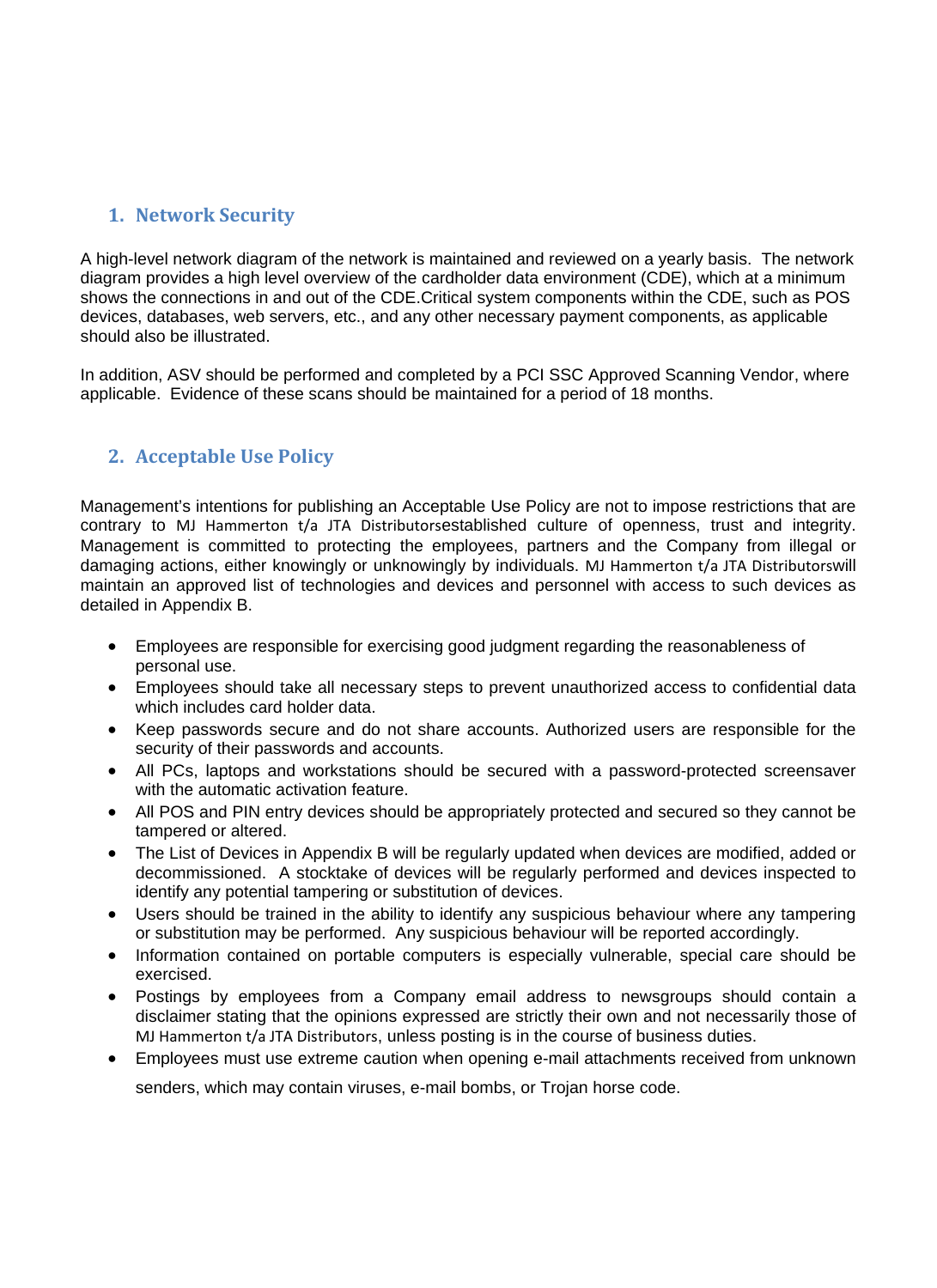## <span id="page-4-0"></span>**3. Protect Stored Data**

- All sensitive cardholder data stored and handled by MJ Hammerton t/a JTA Distributorsand its employees must be securely protected against unauthorised use at all times. Any sensitive card data that is no longer required by MJ Hammerton t/a JTA Distributorsfor business reasons must be discarded in a secure and irrecoverable manner.
- If there is no specific need to see the full PAN (Permanent Account Number), it has to be masked when displayed.
- PAN'S which are not protected as stated above should not be sent to the outside network via end user messaging technologies like chats,ICQ messenger etc.,

**It is strictly prohibited to store:** 

- **1. The contents of the payment card magnetic stripe (track data) on any media whatsoever.**
- **2. The CVV/CVC (the 3 or 4 digit number on the signature panel on the reverse of the payment card) on any media whatsoever.**
- **3. The PIN or the encrypted PIN Block under any circumstance.**

## <span id="page-4-1"></span>**4. Information Classification**

Data and media containing data must always be labelled to indicate sensitivity level.

- **Confidential data** might include information assets for which there are legal requirements for preventing disclosure or financial penalties for disclosure, or data that would cause severe damage to MJ Hammerton t/a JTA Distributorsif disclosed or modified. **Confidential data includes cardholder data**.
- **Internal Use data** might include information that the data owner feels should be protected to prevent unauthorized disclosure.
- **Public data** is information that may be freely disseminated.

## <span id="page-4-2"></span>**5. Access to the Sensitive Cardholder Data**

All Access to sensitive cardholder should be controlled and authorised. Any job functions that require access to cardholder data should be clearly defined.

- Any display of the card holder should be restricted at a minimum to the first 6 and the last 4 digits of the cardholder data.
- Access to sensitive cardholder information such as PAN's, personal information and business data is restricted to employees that have a legitimate need to view such information.
- No other employees should have access to this confidential data unless they have a genuine business need.
- If cardholder data is shared with a Service Provider  $(3<sup>rd</sup>$  party) then a list of such Service Providers will be maintained as detailed in Appendix C.
- MJ Hammerton t/a JTA Distributorswill ensure a written agreement that includes an acknowledgement is in place that the Service Provider will be responsible for the for the cardholder data that the Service Provider possess.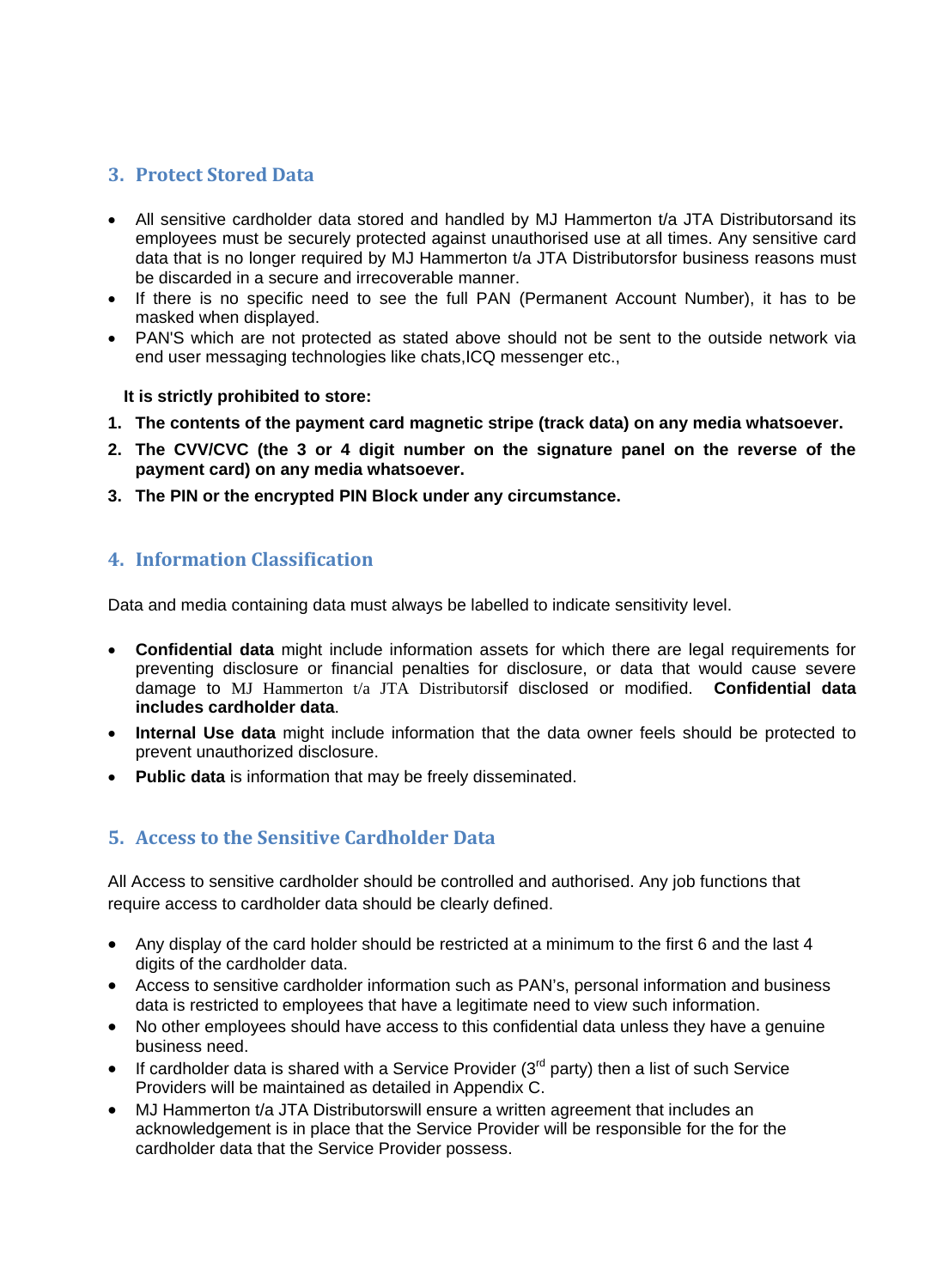- MJ Hammerton t/a JTA Distributorswill ensure that a there is an established process, including proper due diligence is in place, before engaging with a Service provider.
- The Company will have a process in place to monitor the PCI DSS compliance status of the Service provider.

## <span id="page-5-0"></span>**6. Physical Security**

Access to sensitive information in both hard and soft media format must be physically restricted to prevent unauthorised individuals from obtaining sensitive data.

- Media is defined as any printed or handwritten paper, received faxes, floppy disks, back-up tapes, computer hard drive, etc.
- Media containing sensitive cardholder information must be handled and distributed in a secure manner by trusted individuals.
- Visitors must always be escorted by a trusted employee when in areas that hold sensitive cardholder information.
- Procedures must be in place to help all personnel easily distinguish between employees and visitors, especially in areas where cardholder data is accessible. "Employee" refers to full-time and part-time employees, temporary employees and personnel, and consultants who are "resident" on MJ Hammerton t/a JTA Distributors sites. A "visitor" is defined as a vendor, guest of an employee, service personnel, or anyone who needs to physically enter the premises for a short duration, usually not more than one day.
- A list of devices that accept payment card data should be maintained.
- The list should include make, model and location of the device.
- The list should have the serial number or a unique identifier of the device
- The list should be updated when devices are added, removed or relocated
- POS devices surfaces are periodically inspected to detect tampering or substitution.
- Personnel using the devices should be trained and aware of handling the POS devices
- Personnel using the devices should verify the identity of and=y third party personnel claiming to repair or run maintenance tasks on the devices, install new devices or replace devices.
- Personnel using the devices should be trained to report suspicious behaviour and indications of tampering of the devices to the appropriate personnel.MJ Hammerton t/a JTA Distributorssites. A "visitor" is defined as a vendor, guest of an employee, service personnel, or anyone who needs to enter the premises for a short duration, usually not more than one day.
- Strict control is maintained over the external or internal distribution of any media containing card holder data and has to be approved by management
- Strict control is maintained over the storage and accessibility of media
- All computer that store sensitive cardholder data must have a password protected screensaver enabled to prevent unauthorised use.

## <span id="page-5-1"></span>**7. Protect Data in Transit**

All sensitive cardholder data must be protected securely if it is to be transported physically or electronically.

- Card holder data (PAN, track data, etc.) must never be sent over the internet via email, instant chat or any other end user technologies.
- If there is a business justification to send cardholder data via email or by any other mode then it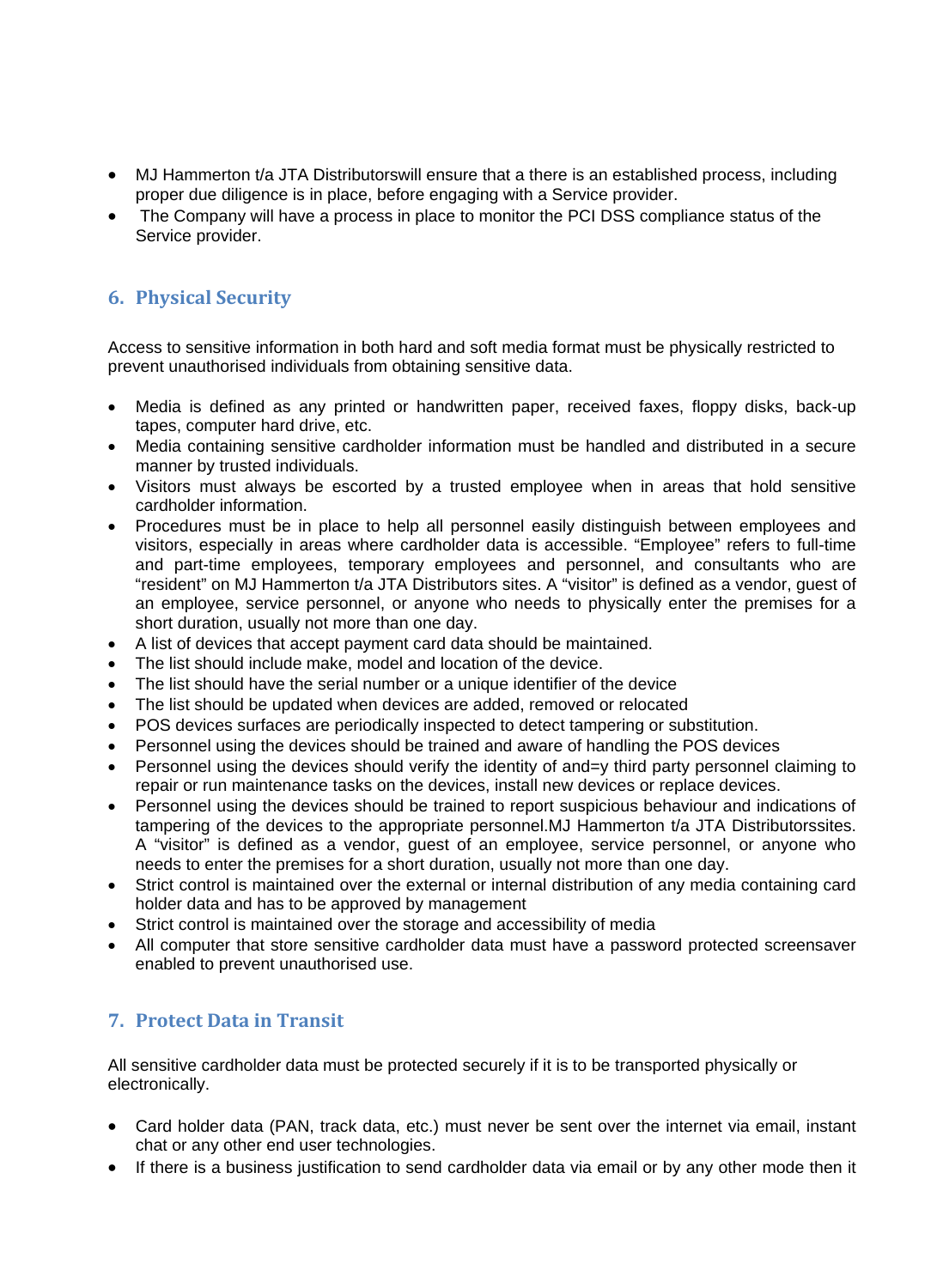should be done after authorization and by using a strong encryption mechanism (i.e. - AES encryption, PGP encryption,IPSEC, etc.).

• The transportation of media containing sensitive cardholder data to another location must be authorised by management, logged and inventoried before leaving the premises. Only secure courier services may be used for the transportation of such media. The status of the shipment should be monitored until it has been delivered to its new location.

## <span id="page-6-0"></span>**8. Disposal of Stored Data**

- All data must be securely disposed of when no longer required by MJ Hammerton t/a JTA Distributors, regardless of the media or application type on which it is stored.
- An automatic process must exist to permanently delete on-line data, when no longer required.
- All hard copies of cardholder data must be manually destroyed when no longer required for valid and justified business reasons. A quarterly process must be in place to confirm that all nonelectronic cardholder data has been appropriately disposed of in a timely manner.
- MJ Hammerton t/a JTA Distributorswill have procedures for the destruction of hardcopy (paper) materials. These will require that all hardcopy materials are crosscut shredded, incinerated or pulped so they cannot be reconstructed.
- MJ Hammerton t/a JTA Distributorswill have documented procedures for the destruction of electronic media. These will require:
	- o All cardholder data on electronic media must be rendered unrecoverable when deleted e.g. through degaussing or electronically wiped using military grade secure deletion processes or the physical destruction of the media;
	- o If secure wipe programs are used, the process must define the industry accepted standards followed for secure deletion.
- All cardholder information awaiting destruction must be held in lockable storage containers clearly marked "To Be Shredded" - access to these containers must be restricted.

## <span id="page-6-1"></span>**9. Security Awareness and Procedures**

The policies and procedures outlined below must be incorporated into company practice to maintain a high level of security awareness. The protection of sensitive data demands regular training of all employees and contractors.

- Review handling procedures for sensitive information and hold periodic security awareness meetings to incorporate these procedures into day to day company practice.
- Distribute this security policy document to all company employees to read. It is required that all employees confirm that they understand the content of this security policy document by signing an acknowledgement form (see Appendix A).
- All employees that handle sensitive information will undergo background checks (such as criminal and credit record checks, within the limits of the local law) before they commence their employment with the Company.
- All third parties with access to credit card account numbers are contractually obligated to comply with card association security standards (PCI/DSS).
- Company security policies must be reviewed annually and updated as needed.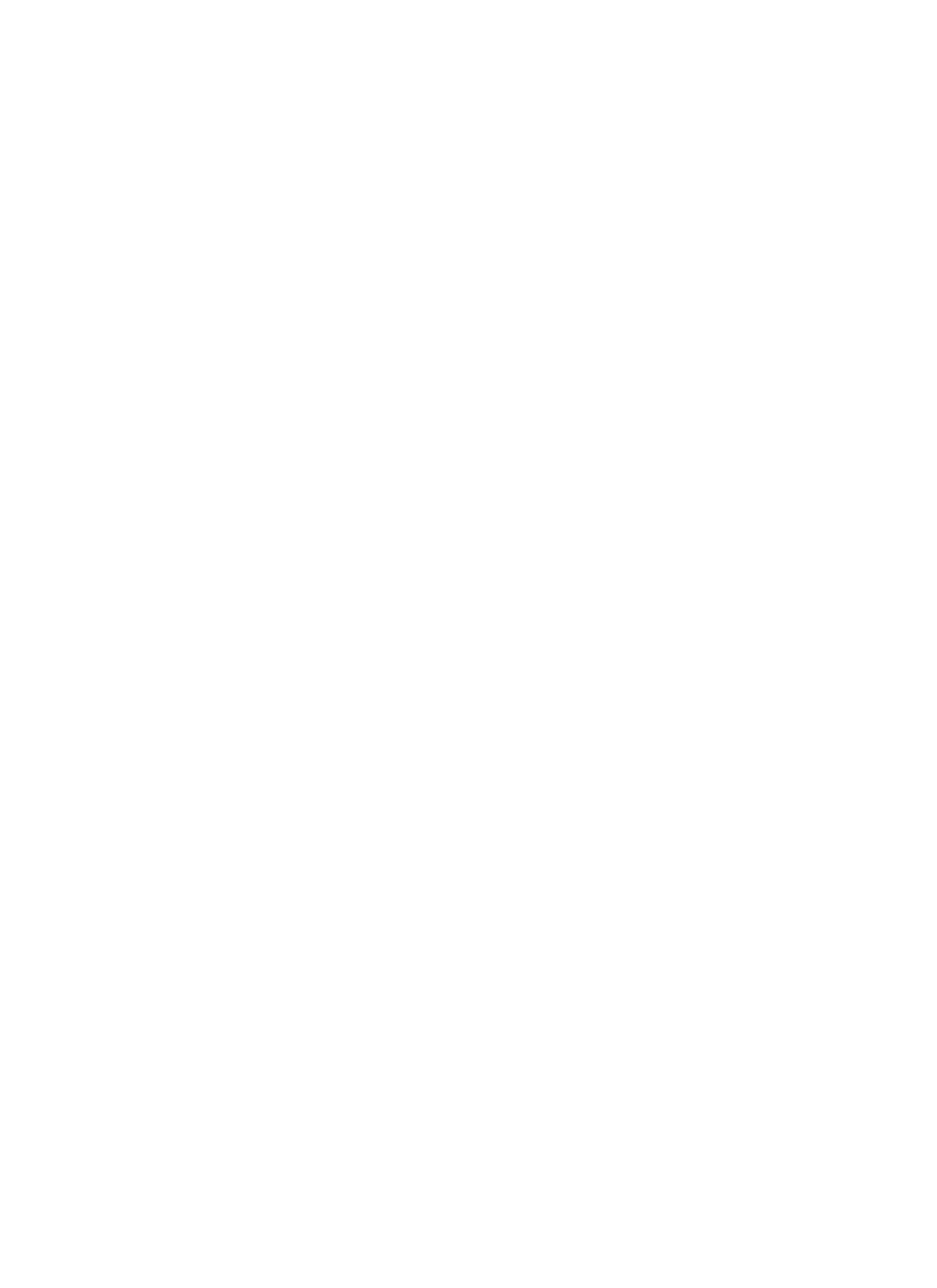## <span id="page-8-0"></span>**10. Credit Card (PCI) Security Incident Response Plan**

- MJ Hammerton t/a JTA DistributorsPCI Security Incident Response Team (PCI Response Team) is comprised of the Information Security Officer and Merchant Services. MJ Hammerton t/a JTA DistributorsPCI security incident response plan is as follows:
	- 1. Each department must report an incident to the Information Security Officer (preferably) or to another member of the PCI Response Team.
	- 2. That member of the team receiving the report will advise the PCI Response Team of the incident.
	- 3. The PCI Response Team will investigate the incident and assist the potentially compromised department in limiting the exposure of cardholder data and in mitigating the risks associated with the incident.
	- 4. The PCI Response Team will resolve the problem to the satisfaction of all parties involved, including reporting the incident and findings to the appropriate parties (credit card associations, credit card processors, etc.) as necessary.
	- 5. The PCI Response Team will determine if policies and processes need to be updated to avoid a similar incident in the future, and whether additional safeguards are required in the environment where the incident occurred, or for the institution.

MJ Hammerton t/a JTA DistributorsPCI Security Incident Response Team (or equivalent in your organisation):

CIO Communications Director Compliance Officer Counsel Information Security Officer Collections & Merchant Services Risk Manager

Information Security PCI Incident Response Procedures:

• A department that reasonably believes it may have an account breach, or a breach of cardholder information or of systems related to the PCI environment in general, must inform MJ Hammerton t/a JTA DistributorsPCI Incident Response Team. After being notified of a compromise, the PCI Response Team, along with other designated staff, will implement the PCI Incident Response Plan to assist and augment departments' response plans.

#### **Incident Response Notification**

Escalation Members (or equivalent in your company):

Escalation – First Level: Information Security Officer **Controller** Executive Project Director for Credit Collections and Merchant Services Legal Counsel Risk Manager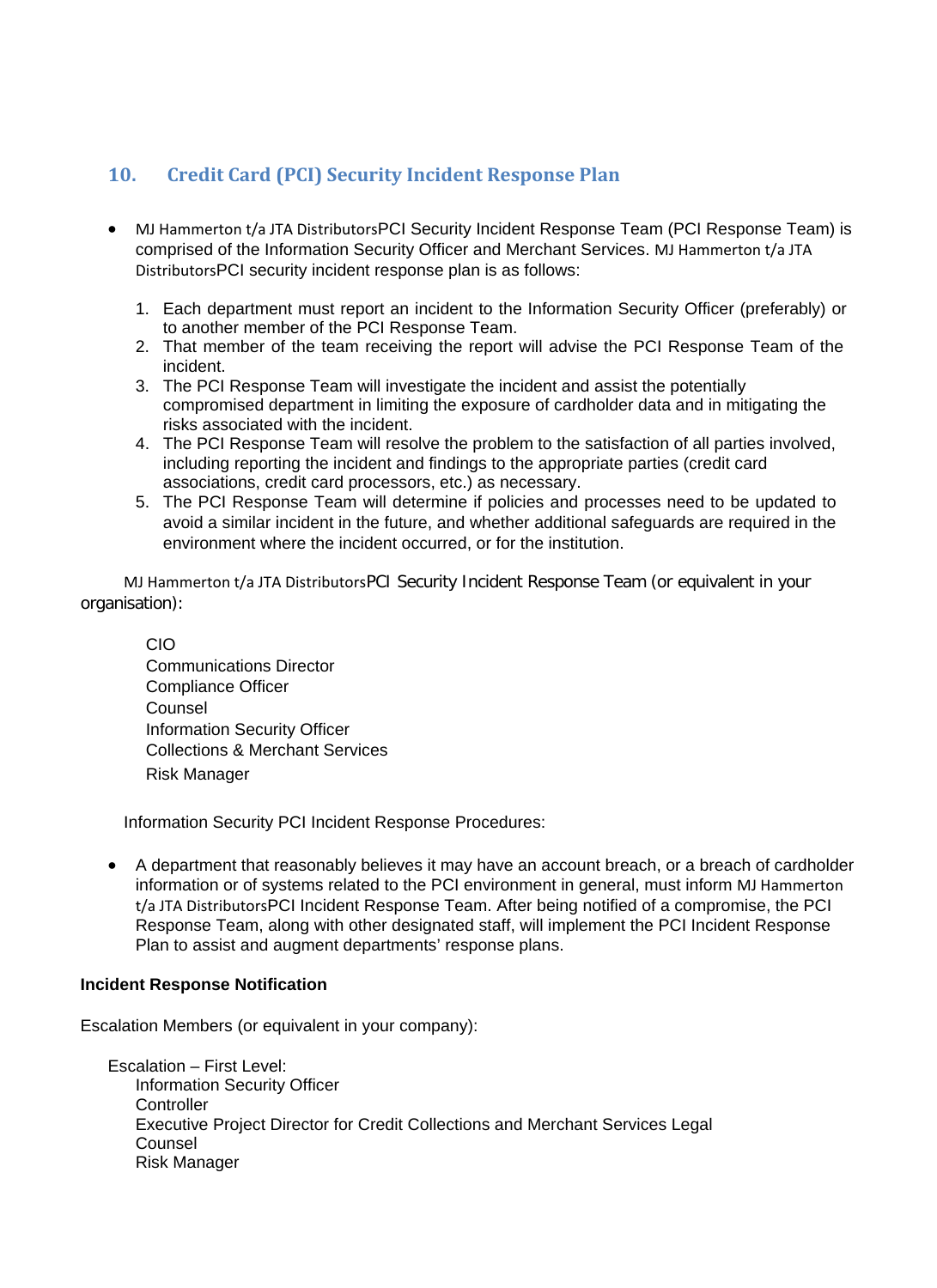Director of MJ Hammerton t/a JTA DistributorsCommunications

Escalation – Second Level:

MJ Hammerton t/a JTA DistributorsPresident Executive Cabinet Internal Audit Auxiliary members as needed

 External Contacts (as needed) Merchant Provider Card Brands Internet Service Provider (if applicable) Internet Service Provider of Intruder (if applicable) Communication Carriers (local and long distance) Business Partners Insurance Carrier External Response Team as applicable (CERT Coordination Center1, etc) Law Enforcement Agencies as applicable inn local jurisdiction

In response to a systems compromise, the PCI Response Team and designees will:

- 1. Ensure compromised system/s is isolated on/from the network.
- 2. Gather, review and analyze the logs and related information from various central and local safeguards and security controls
- 3. Conduct appropriate forensic analysis of compromised system.
- 4. Contact internal and external departments and entities as appropriate.
- 5. Make forensic and log analysis available to appropriate law enforcement or card industry security personnel, as required.
- 6. Assist law enforcement and card industry security personnel in investigative processes, including in prosecutions.

The credit card companies have individually specific requirements that the Response Team must address in reporting suspected or confirmed breaches of cardholder data. See below for these requirements.

Incident Response notifications to various card schemes

- 1. In the event of a suspected security breach, alert the information security officer or your line manager immediately.
- 2. The security officer will carry out an initial investigation of the suspected security breach.
- 3. Upon confirmation that a security breach has occurred, the security officer will alert management and begin informing all relevant parties that may be affected by the compromise.

#### **VISA Steps**

If the data security compromise involves credit card account numbers, implement the following procedure:

• Shut down any systems or processes involved in the breach to limit the extent, and prevent further exposure.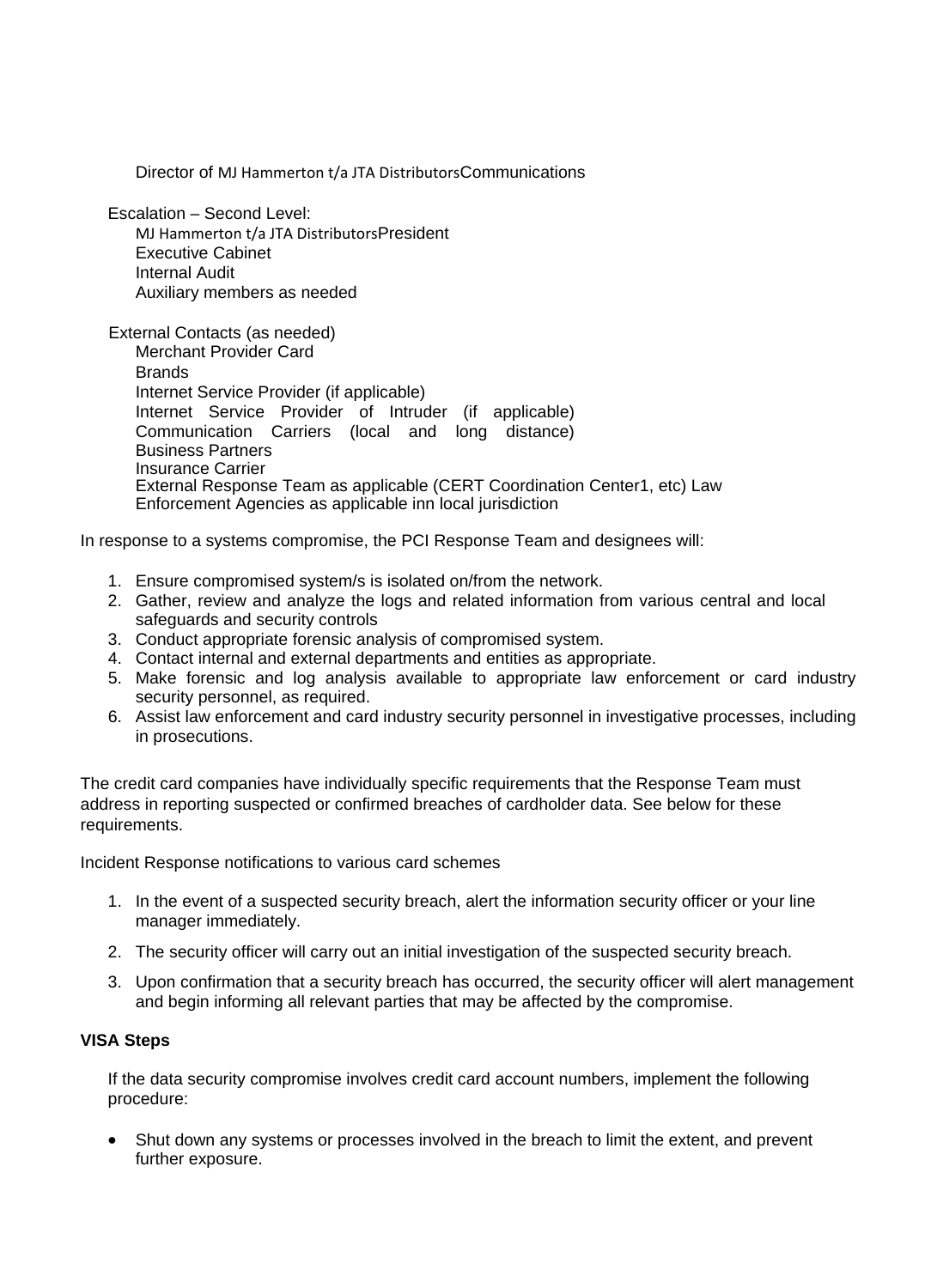- Alert all affected parties and authorities such as the Merchant Bank (your Bank), Visa Fraud Control, and the law enforcement.
- Provide details of all compromised or potentially compromised card numbers to Visa Fraud Control within 24 hrs.
- For more Information visit: http://usa.visa.com/business/accepting\_visa/ops\_risk\_management/cisp\_if\_ compromised.html

#### **Visa Incident Report Template**

- This report must be provided to VISA within 14 days after initial report of incident to VISA. The following report content and standards must be followed when completing the incident report. Incident report must be securely distributed to VISA and Merchant Bank. Visa will classify the report as "VISA Secret"\*.
- I. Executive Summary
	- a. Include overview of the incident
	- b. Include RISK Level(High, Medium, Low)
	- c. Determine if compromise has been contained
- II. Background
- III. Initial Analysis
- IV. Investigative Procedures
	- a. Include forensic tools used during investigation
- V. Findings
	- a. Number of accounts at risk, identify those stores and compromised
	- b. Type of account information at risk
	- c. Identify ALL systems analyzed. Include the following:
		- Domain Name System (DNS) names
		- Internet Protocol (IP) addresses
		- Operating System (OS) version
		- Function of system(s)
	- d. Identify ALL compromised systems. Include the following:
		- DNS names
		- IP addresses
		- OS version
		- Function of System(s)
	- e. Timeframe of compromise
	- f. Any data exported by intruder
	- g. Establish how and source of compromise
	- h. Check all potential database locations to ensure that no CVV2, Track 1 or Track 2 data is stored anywhere, whether encrypted or unencrypted (e.g., duplicate or backup tables or databases, databases used in development, stage or testing environments, data on software engineers' machines, etc.)
	- i. If applicable, review VisaNet endpoint security and determine risk
- VI. Compromised Entity Action
- VII. Recommendations
- VIII. Contact(s) at entity and security assessor performing investigation

\*This classification applies to the most sensitive business information, which is intended for use within VISA. Its unauthorized disclosure could seriously and adversely impact VISA, its employees, member banks, business partners, and/or the Brand.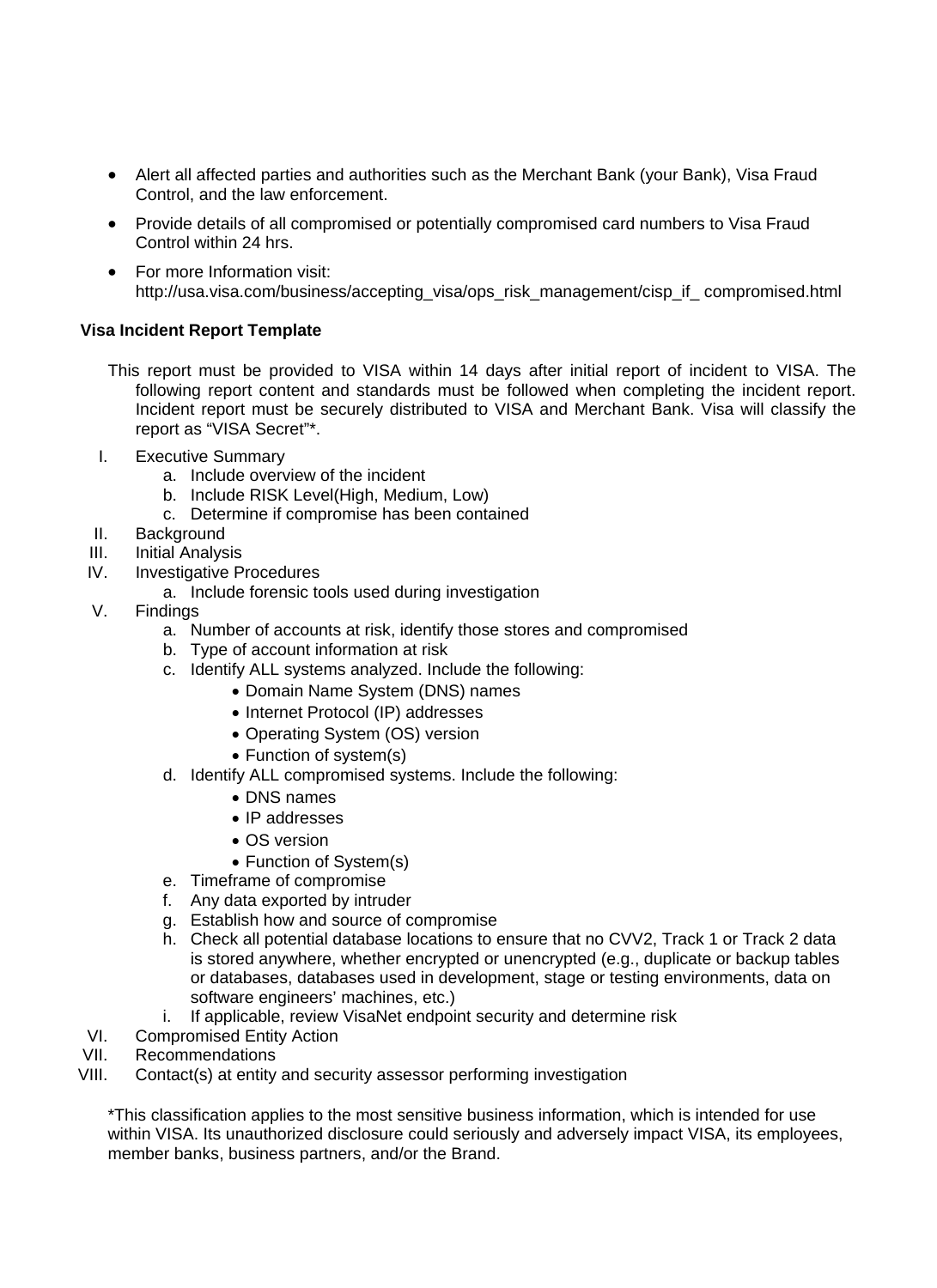#### **MasterCard Steps:**

- I. Within 24 hours of an account compromise event, notify the MasterCard Compromised Account Team via phone at 1-636-722-4100.
- II. Provide a detailed written statement of fact about [the account compromise \(including the](mailto:compromised_account_team@mastercard.com)  contributing circumstances) via secured e-mail to [compromised\\_account\\_team@mastercard.com.](mailto:compromised_account_team@mastercard.com)
- III. Provide the MasterCard Merchant Fraud Control Department with a complete list of all known compromised account numbers.
- IV. Within 72 hours of knowledge of a suspected account compromise, engage the services of a data security firm acceptable to MasterCard to assess the vulnerability of the compromised data and related systems (such as a detailed forensics evaluation).
- V. Provide weekly written status reports to MasterCard, addressing open questions and issues until the audit is complete to the satisfaction of MasterCard.
- VI. Promptly furnish updated lists of potential or known compromised account numbers, additional documentation, and other information that MasterCard may request.
- VII. Provide finding of all audits and investigations to the MasterCard Merchant Fraud Control department within the required time frame and continue to address any outstanding exposure or recommendation until resolved to the satisfaction of MasterCard.

Once MasterCard obtains the details of the account data compromise and the list of compromised account numbers, MasterCard will:

- 1. Identify the issuers of the accounts that were suspected to have been compromised and group all known accounts under the respective parent member IDs.
- 2. Distribute the account number data to its respective issuers.

Employees of the company will be expected to report to the security officer for any security related issues. The role of the security officer is to effectively communicate all security policies and procedures to employees within the company and contractors. In addition to this, the security officer will oversee the scheduling of security training sessions, monitor and enforce the security policies outlined in both this document and at the training sessions and finally, oversee the implantation of the incident response plan in the event of a sensitive data compromise.

#### **Discover Card Steps**

- I. Within 24 hours of an account compromise event, notify Discover Fraud Prevention at (800) 347- 3102
- II. Prepare a detailed written statement of fact about the account compromise including the contributing circumstances
- III. Prepare a list of all known compromised account numbers
- IV. Obtain additional specific requirements from Discover Card

#### **American Express Steps**

I. Within 24 hours of an account compromise event, notify American Express Merchant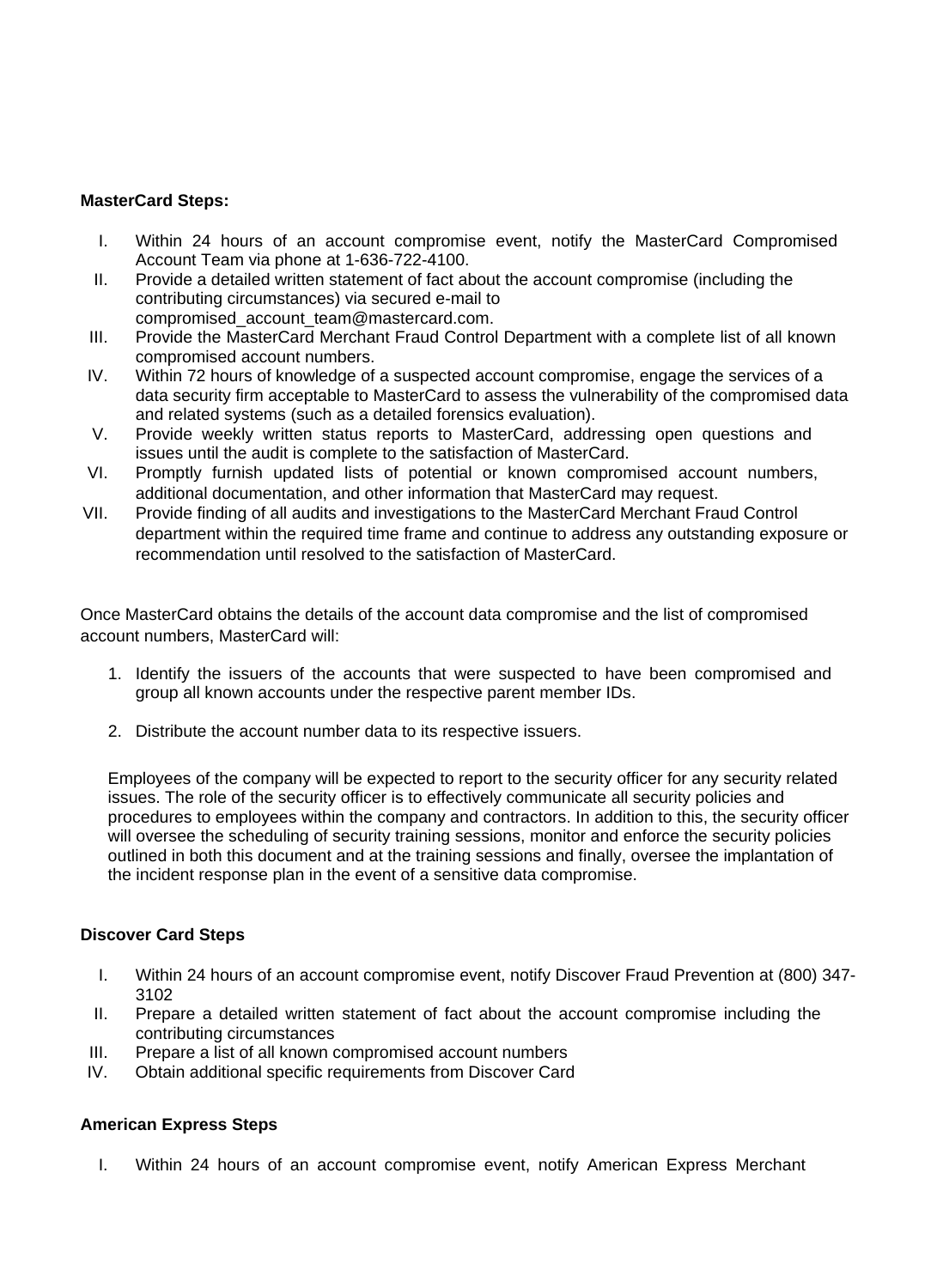Services at (800) 528-5200 in the U.S.

- II. Prepare a detailed written statement of fact about the account compromise including the contributing circumstances
- III. Prepare a list of all known compromised account numbers Obtain additional specific requirements from American Express

## <span id="page-12-0"></span>**11. Transfer of Sensitive Information Policy**

- All third-party companies providing critical services to MJ Hammerton t/a JTA Distributorsmust provide an agreed Service Level Agreement.
- All third-party companies providing hosting facilities must comply with the Company's Physical Security and Access Control Policy.
- All third-party companies which have access to Card Holder information must
	- 1. Adhere to the PCI DSS security requirements.
	- 2. Acknowledge their responsibility for securing the Card Holder data.
	- 3. Acknowledge that the Card Holder data must only be used for assisting the completion of a transaction, supporting a loyalty program, providing a fraud control service or for uses specifically required by law.
	- 4. Have appropriate provisions for business continuity in the event of a major disruption, disaster or failure.
	- 5. Provide full cooperation and access to conduct a thorough security review after a security intrusion by a Payment Card industry representative, or a Payment Card industry approved third party.

#### <span id="page-12-1"></span>**12. User Access Management**

- Access to MJ Hammerton t/a JTA Distributorsis controlled through a formal user registration process beginning with a formal notification from HR or from a line manager.
- Each user is identified by a unique user ID so that users can be linked to and made responsible for their actions. The use of group IDs is only permitted where they are suitable for the work carried out.
- There is a standard level of access; other services can be accessed when specifically authorized by HR/line management.
- The job function of the user decides the level of access the employee has to cardholder data
- A request for service must be made in writing (email or hard copy) by the newcomer's line manager or by HR. The request is free format, but must state:

Name of person making request; Job title of the newcomers and workgroup; Start date; Services required (default services are: MS Outlook, MS Office and Internet access).

• Each user will be given a copy of their new user form to provide a written statement of their access rights, signed by an IT representative after their induction procedure. The user signs the form indicating that they understand the conditions of access.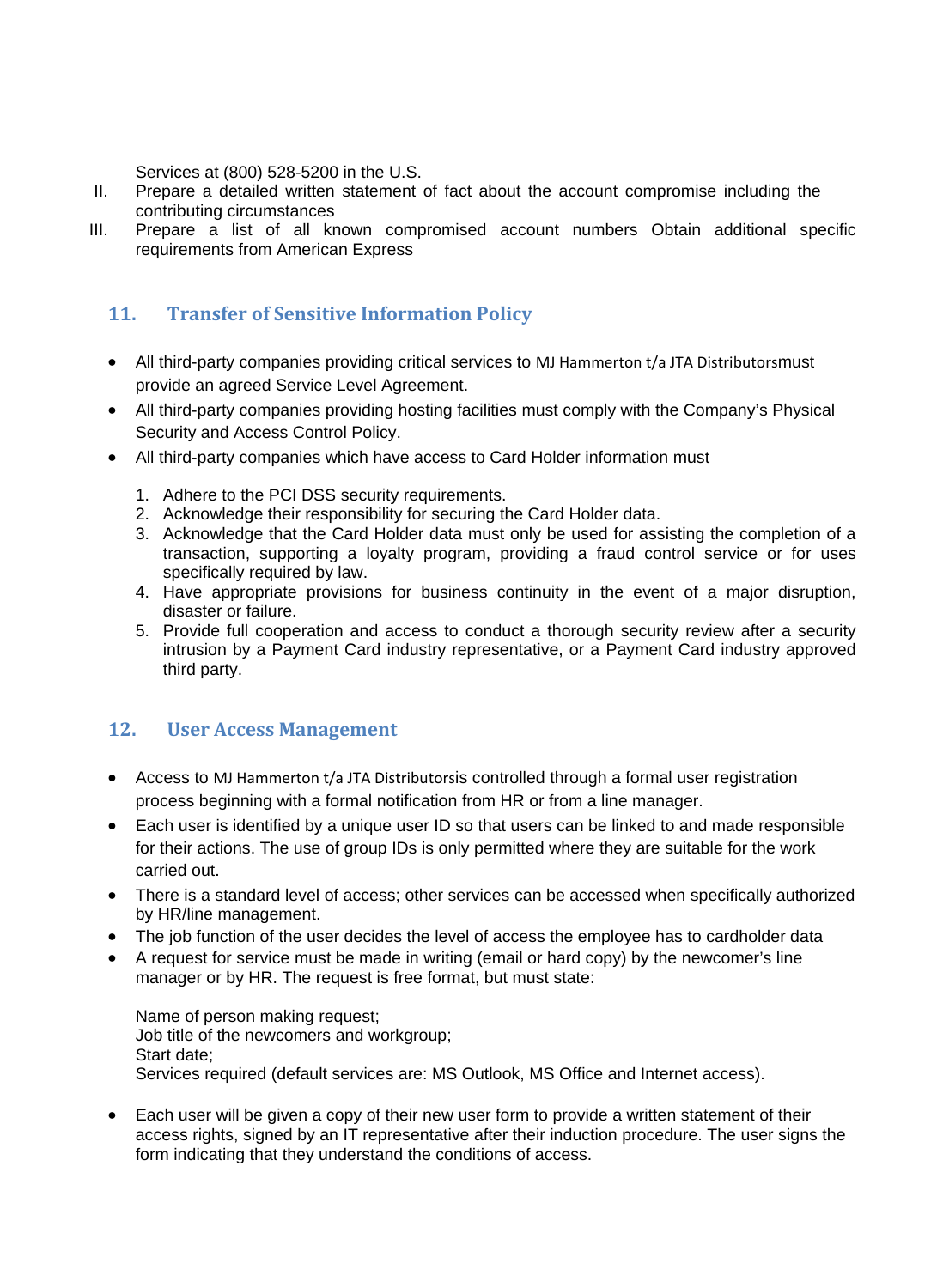- Access to all MJ Hammerton t/a JTA Distributorssystems is provided by IT and can only be started after proper procedures are completed.
- As soon as an individual leaves MJ Hammerton t/a JTA Distributorsemployment, all his/her system logons must be immediately revoked.
- As part of the employee termination process HR (or line managers in the case of contractors) will inform IT operations of all leavers and their date of leaving.

## <span id="page-13-0"></span>**13. Access Control Policy**

- Access Control systems are in place to protect the interests of all users of MJ Hammerton t/a JTA Distributorscomputer systems by providing a safe, secure and readily accessible environment in which to work.
- MJ Hammerton t/a JTA Distributorswill provide all employees and other users with the information they need to carry out their responsibilities in an as effective and efficient manner as possible.
- Generic or group IDs shall not normally be permitted, but may be granted under exceptional circumstances if sufficient other controls on access are in place.
- The allocation of privilege rights (e.g. local administrator, domain administrator, super-user, root access) shall be restricted and controlled, and authorization provided jointly by the system owner and IT Services. Technical teams shall guard against issuing privilege rights to entire teams to prevent loss of confidentiality.
- Access rights will be accorded following the principles of least privilege and need to know.
- Every user should attempt to maintain the security of data at its classified level even if technical security mechanisms fail or are absent.
- Users electing to place information on digital media or storage devices or maintaining a separate database must only do so where such an action is in accord with the data's classification.
- Users are obligated to report instances of non-compliance to MJ Hammerton t/a JTA DistributorsCISO.
- Access to MJ Hammerton t/a JTA DistributorsIT resources and services will be given through the provision of a unique Active Directory account and complex password.
- No access to any MJ Hammerton t/a JTA DistributorsIT resources and services will be provided without prior authentication and authorization of a user's MJ Hammerton t/a JTA DistributorsWindows Active Directory account.
- Password issuing, strength requirements, changing and control will be managed through formal processes. Password length, complexity and expiration times will be controlled through Windows Active Directory Group Policy Objects.
- Access to Confidential, Restricted and Protected information will be limited to authorised persons whose job responsibilities require it, as determined by the data owner or their designated representative. Requests for access permission to be granted, changed or revoked must be made in writing.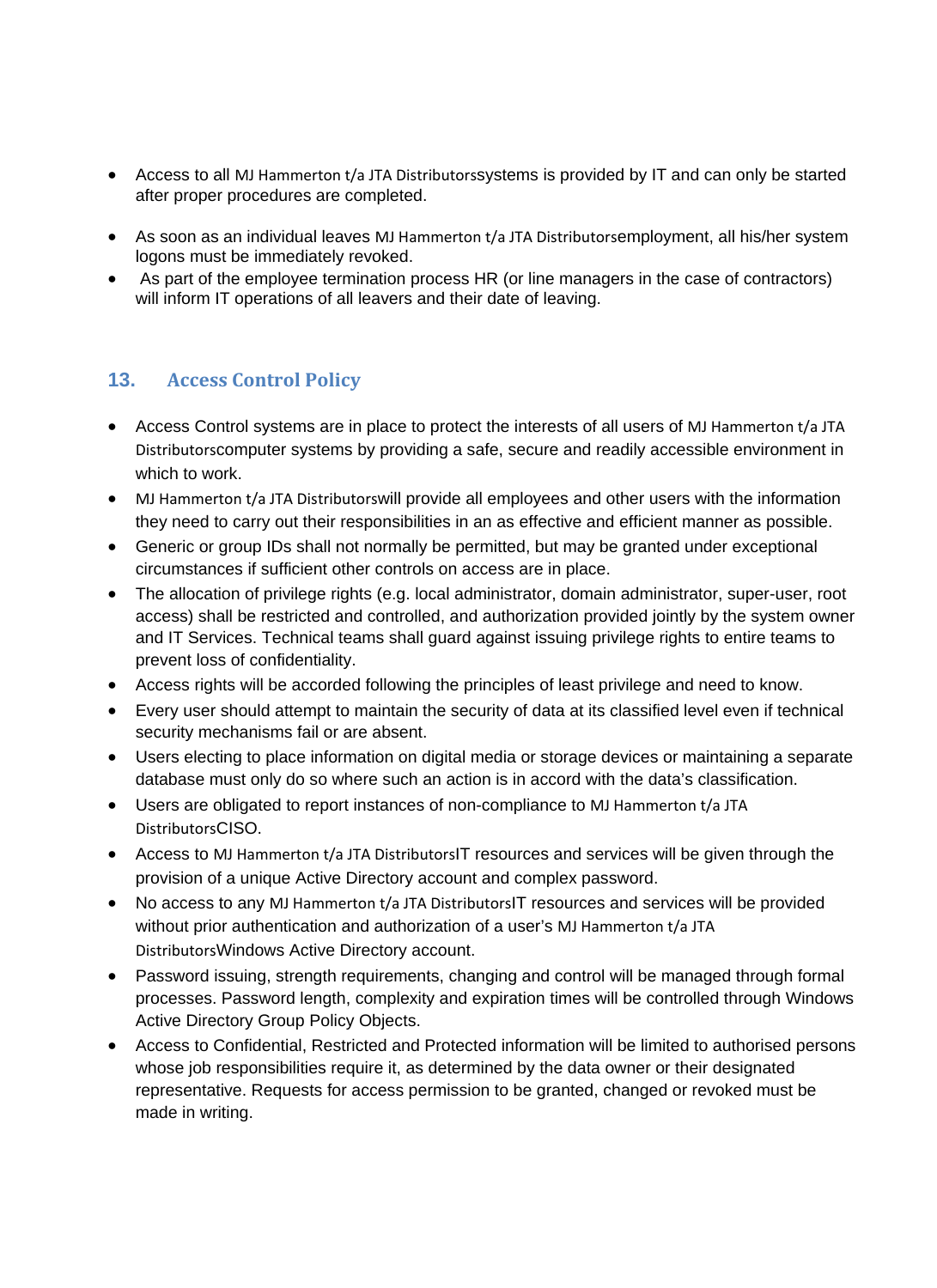- Users are expected to become familiar with and abide by MJ Hammerton t/a JTA Distributorspolicies, standards and guidelines for appropriate and acceptable usage of the networks and systems.
- Access for remote users shall be subject to authorization by IT Services and be provided in accordance with the Remote Access Policy and the Information Security Policy. No uncontrolled external access shall be permitted to any network device or networked system.
- Access to data is variously and appropriately controlled according to the data classification levels described in the Information Security Management Policy.
- Access control methods include logon access rights, Windows share and NTFS permissions, user account privileges, server and workstation access rights, firewall permissions, IIS intranet/extranet authentication rights, SQL database rights, isolated networks and other methods as necessary.
- A formal process shall be conducted at regular intervals by system owners and data owners in conjunction with IT Services to review users' access rights. The review shall be logged and IT Services shall sign off the review to give authority for users' continued access rights.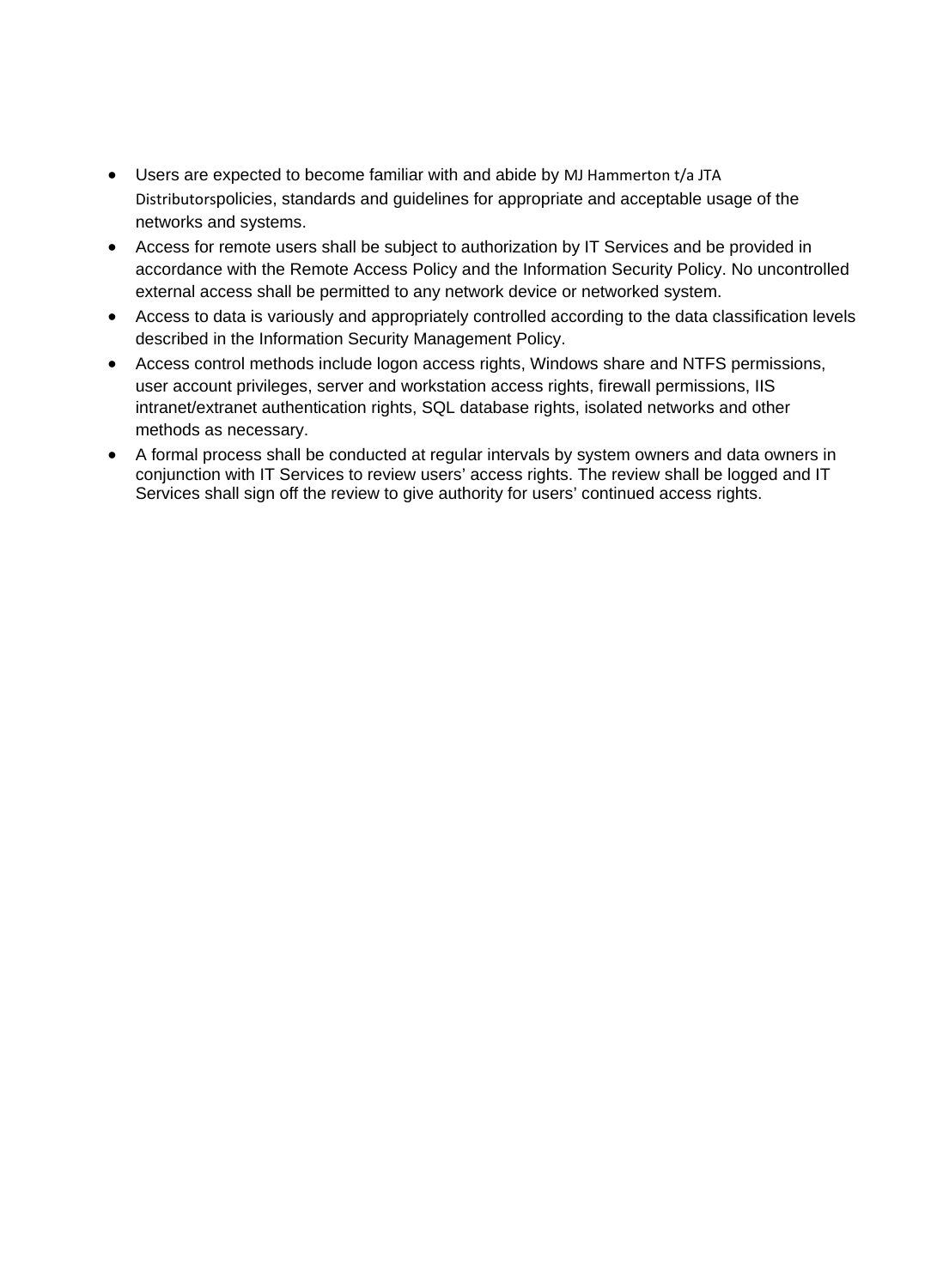## <span id="page-15-0"></span>**Appendix A – Agreement to Comply Form –Agreement to Comply With Information Security Policies**

#### \_\_\_\_\_\_\_\_\_\_\_\_\_\_\_\_\_\_\_\_\_\_\_\_ **Employee Name (printed)**

#### **Department**

\_\_\_\_\_\_\_\_\_\_\_\_\_\_\_\_

I agree to take all reasonable precautions to assure that company internal information, or information that has been entrusted to the company by third parties such as customers, will not be disclosed to unauthorised persons. At the end of my employment or contract with the company, I agree to return all information to which I have had access as a result of my position. I understand that I am not authorised to use sensitive information for my own purposes, nor am I at liberty to provide this information to third parties without the express written consent of the internal manager who is the designated information owner.

I have access to a copy of the Information Security Policies, I have read and understand these policies, and I understand how it impacts my job. As a condition of continued employment, I agree to abide by the policies and other requirements found in the company security policy. I understand that noncompliance will be cause for disciplinary action up to and including dismissal, and perhaps criminal and/or civil penalties.

I also agree to promptly report all violations or suspected violations of information security policies to the designated security officer.

**Employee Signature** 

\_\_\_\_\_\_\_\_\_\_\_\_\_\_\_\_\_\_\_\_\_\_\_\_

\_\_\_\_\_\_\_\_\_\_\_\_\_\_\_\_\_\_\_\_\_\_\_\_

**Date**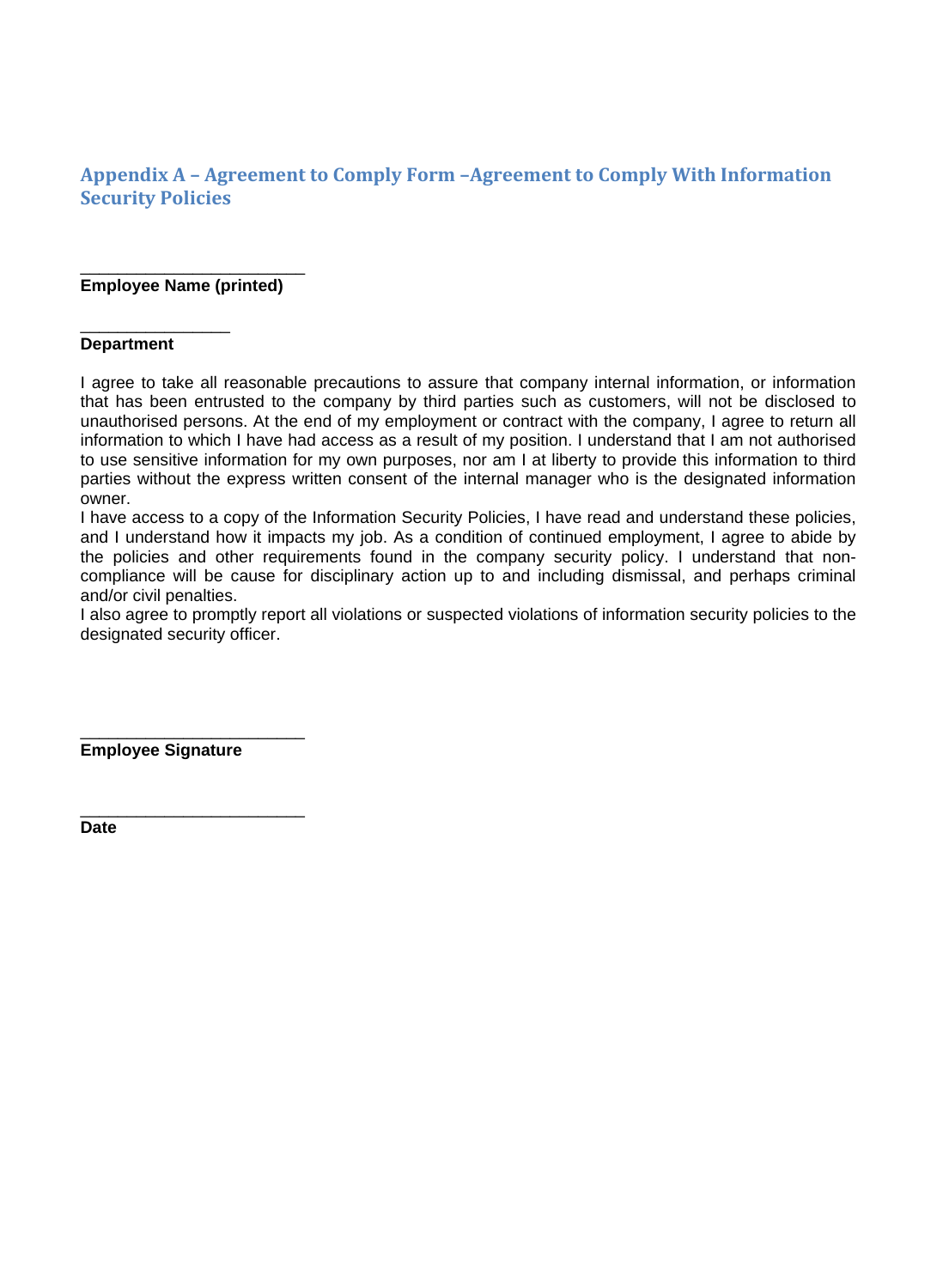### <span id="page-16-0"></span>**Appendix B – List of Devices**

| <b>Asset/Device Name</b> | <b>Description</b> | <b>Owner/Approved User</b> | <b>Location</b> |
|--------------------------|--------------------|----------------------------|-----------------|
|                          |                    |                            |                 |
|                          |                    |                            |                 |
|                          |                    |                            |                 |
|                          |                    |                            |                 |
|                          |                    |                            |                 |
|                          |                    |                            |                 |
|                          |                    |                            |                 |
|                          |                    |                            |                 |
|                          |                    |                            |                 |
|                          |                    |                            |                 |
|                          |                    |                            |                 |
|                          |                    |                            |                 |